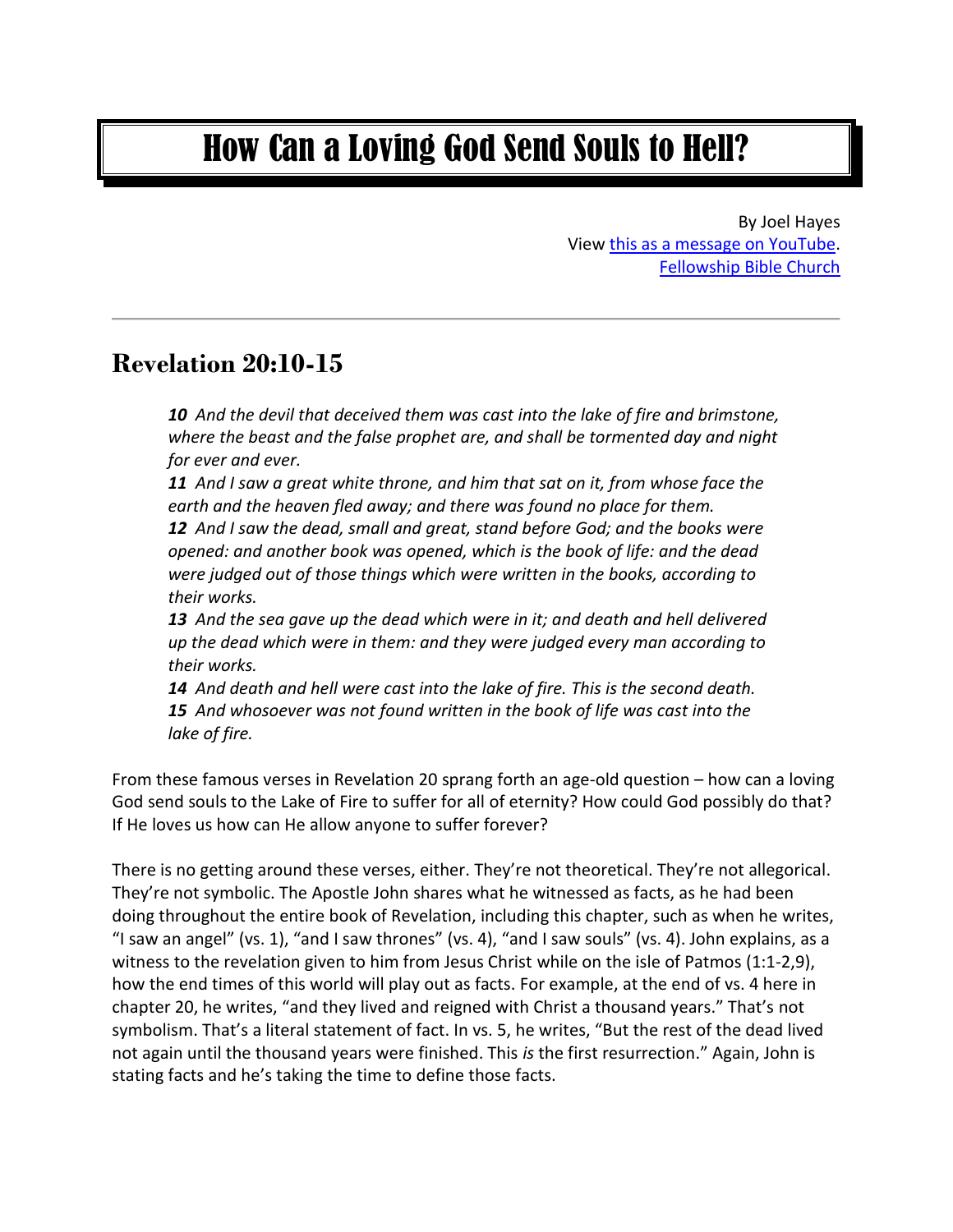In vs. 6, we're given, "Blessed and holy *is* he that hath part in the first resurrection: on such the second death hath no power, but they shall be priests of God and of Christ, and shall reign with him a thousand years…" Not only is this not figurative but the resurrection of vs. 6 was also well-known to Israel as it had long been the subject of prophecy. Job 19:25-26 – "For I know *that* my redeemer liveth, and *that* he shall stand at the latter *day* upon the earth: And *though* after my skin *worms* destroy this *body,* yet in my flesh shall I see God." Psalms 17:15 – "As for me, I will behold thy face in righteousness: I shall be satisfied, when I awake, with thy likeness." Isaiah 26:19 - "Thy dead *men* shall live, *together with* my dead body shall they arise. Awake and sing, ye that dwell in dust: for thy dew *is as* the dew of herbs, and the earth shall cast out the dead." Daniel 12:2 - "And many of them that sleep in the dust of the earth shall awake, some to everlasting life, and some to shame *and* everlasting contempt." The Lord also spoke of "the resurrection of the just" in Luke 14:14. He referenced "the resurrection from the dead" and the "children of the resurrection" in Luke 20:35-36. He talked about "the resurrection of life" in John 5:29. Paul spoke of "the resurrection of the dead, both of the just and the unjust" in Acts 24:15, which was the hope of the twelve tribes of Israel, as part of the "all things which are written in the law and in the prophets" that he explained in the previous verse.

In verses 10-15 quoted at the beginning of the article, John clarifies that great day of judgment everyone since the fall of man has always known was coming, and we know from these verses that there is no universal reconciliation. As if God is going to suddenly forget the agonies of His Son on the cross and forget all those who rejected His love and His free gift of salvation! As if God is going to deny His own holy character and change His mind about all the wickedness of the world and let everyone get away with everything! John states a fact here - those who stand before the Great White Throne, whose names are not found in the Book of Life, they will be cast into the Lake of Fire, which is a place of torment day and night forever and ever.

We also know from these verses that there is no annihilation of souls. All the souls of the unsaved referenced in Rev. 20, along with the devil and his angels, shall be tormented day and night forever and ever. Paul wrote that those "who obey not the gospel" "shall be punished with everlasting destruction" (2 Thess. 1:8-9). In Matt. 25:41-46, the Lord explained that, at His Second Coming, He will say to the nations who did not help the Jews during the tribulation, "Depart from me, ye cursed, into everlasting fire, prepared for the devil and his angels… And these shall go away into everlasting punishment: but the righteous into life eternal."

Just to be clear – the Lake of Fire is different than Hell, which is not where unbelievers wind up for all eternity. In the Bible, Hell is simply a holding place in Sheol deep inside the earth where the unsaved souls await their final judgment at the Great White Throne after the thousand-year reign of Christ (Rev. 20:5). And when they are judged, vs. 14-15 tells us that death, Hell, and all the unsaved souls will be cast into the Lake of Fire. By reading other verses we know that the Lake of Fire is a place of eternal torment (2 Thess. 1:8-9). We know it's a place of outer darkness (Matt. 8:12). We know it's a place where the fire is not quenched and where the worm dieth not (Mark 9:43-48). We know it's the place prepared for the devil and his angels (Matt. 25:41). We know that Hades or Hell will be cast into it (Rev. 20:14). We know that those who shall be cast into it will lose neither consciousness nor memory (Luke 16:19-31). And we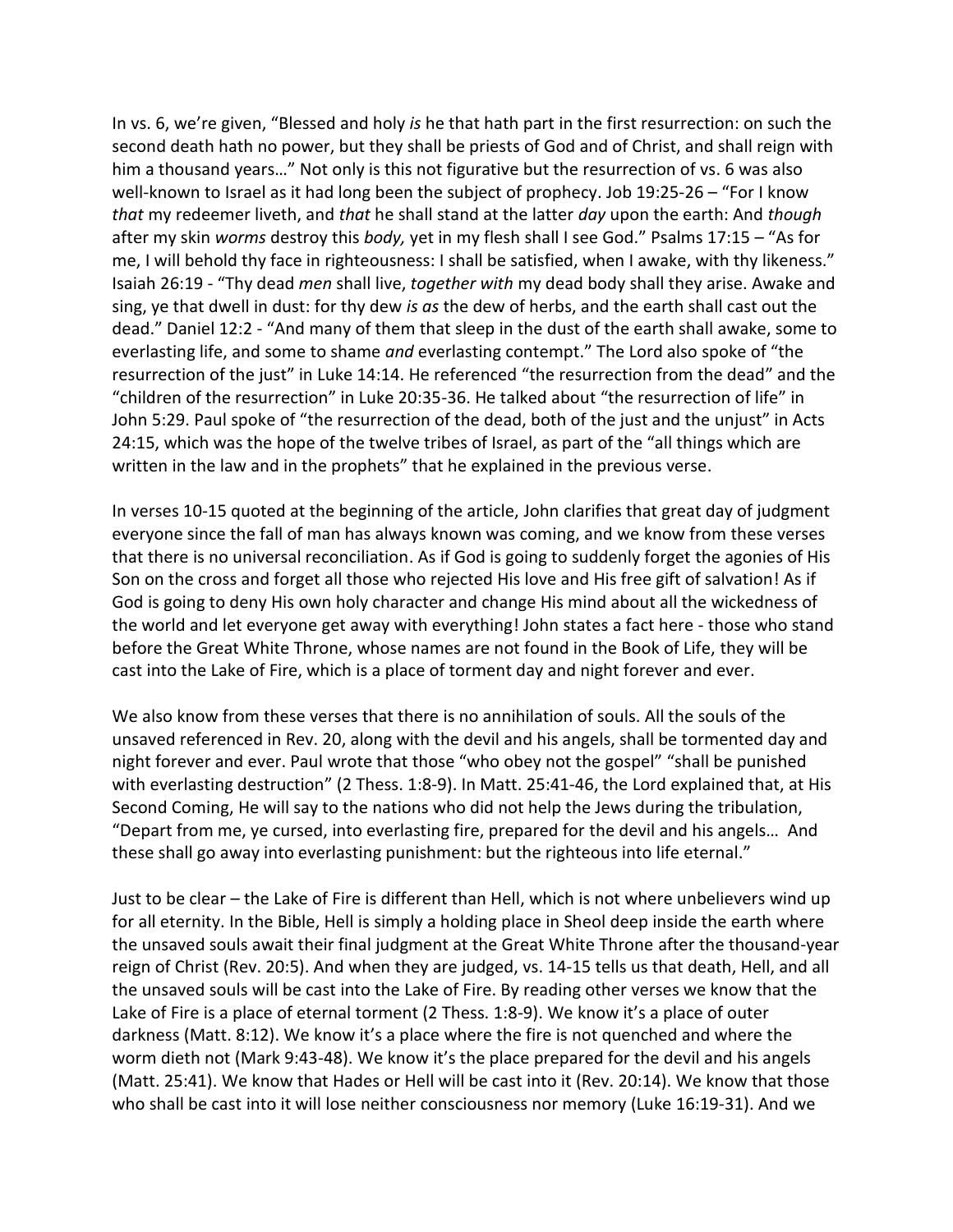also know that in the Lake of Fire there will be no holiness, no righteousness, no love, no light, no peace, no joy, and no hope - only misery and suffering forever and ever.

Back to our question – how can a loving God punish a soul forever? I know it can be difficult to wrap one's mind around the idea of suffering in the Lake of Fire for all eternity. For some, it seems harsh, maybe even unfair, that a soul will suffer forever. I'd suggest that if we ever find ourselves thinking that God's eternal punishment somehow seems wrong or extreme, we have to remind ourselves that the problem is not with God. The problem is with us not understanding His righteousness. It's not a matter of God needing to change the way He judges unbelievers to conform to our limited points of view, but rather, we need to come around to HIS perfectly righteous point of view about everything. By telling ourselves that He's being unfair, all we're doing is trying to lower HIS holy, righteous standards in order to meet us in the middle, and God is just not going to do that. He's not going to come to us on our terms. We have to come to Him on His terms. He's the creator of Heaven and Earth. Everything is His. HE makes the rules and those rules are sprung from His perfect, holy, righteous character.

## **Isaiah 6:1-7**

**1** *In the year that king Uzziah died I saw also the Lord sitting upon a throne, high and lifted up, and his train filled the temple.* 

**2** *Above it stood the seraphims: each one had six wings; with twain he covered his face, and with twain he covered his feet, and with twain he did fly.* 

**3** *And one cried unto another, and said, Holy, holy, holy, is the LORD of hosts: the whole earth is full of his glory.* 

**4** *And the posts of the door moved at the voice of him that cried, and the house was filled with smoke.* 

**5** *Then said I, Woe is me! for I am undone; because I am a man of unclean lips, and I dwell in the midst of a people of unclean lips: for mine eyes have seen the King, the LORD of hosts.* 

**6** *Then flew one of the seraphims unto me, having a live coal in his hand, which he had taken with the tongs from off the altar:* 

**7** *And he laid it upon my mouth, and said, Lo, this hath touched thy lips; and thine iniquity is taken away, and thy sin purged.* 

In a vision, Isaiah found himself catapulted into the very presence of the Lord in Heaven. One would think Isaiah would have spoken immediately of his exhilarating joy and gladness to be in the presence of the Lord God of Israel! No. Instead, fear swept over him. He said, "Woe *is* me! for I am undone; because I *am* a man of unclean lips, and I dwell in the midst of a people of unclean lips: for mine eyes have seen the King, the LORD of hosts." An angel had to bring a live coal to purge him from sin so He could be in the presence of the Lord. God's holiness is so pure, so brilliant, so powerful, that nothing unclean or an unrighteous person can ever stand in His glorified presence or that person shall surely die (Judges 13:22).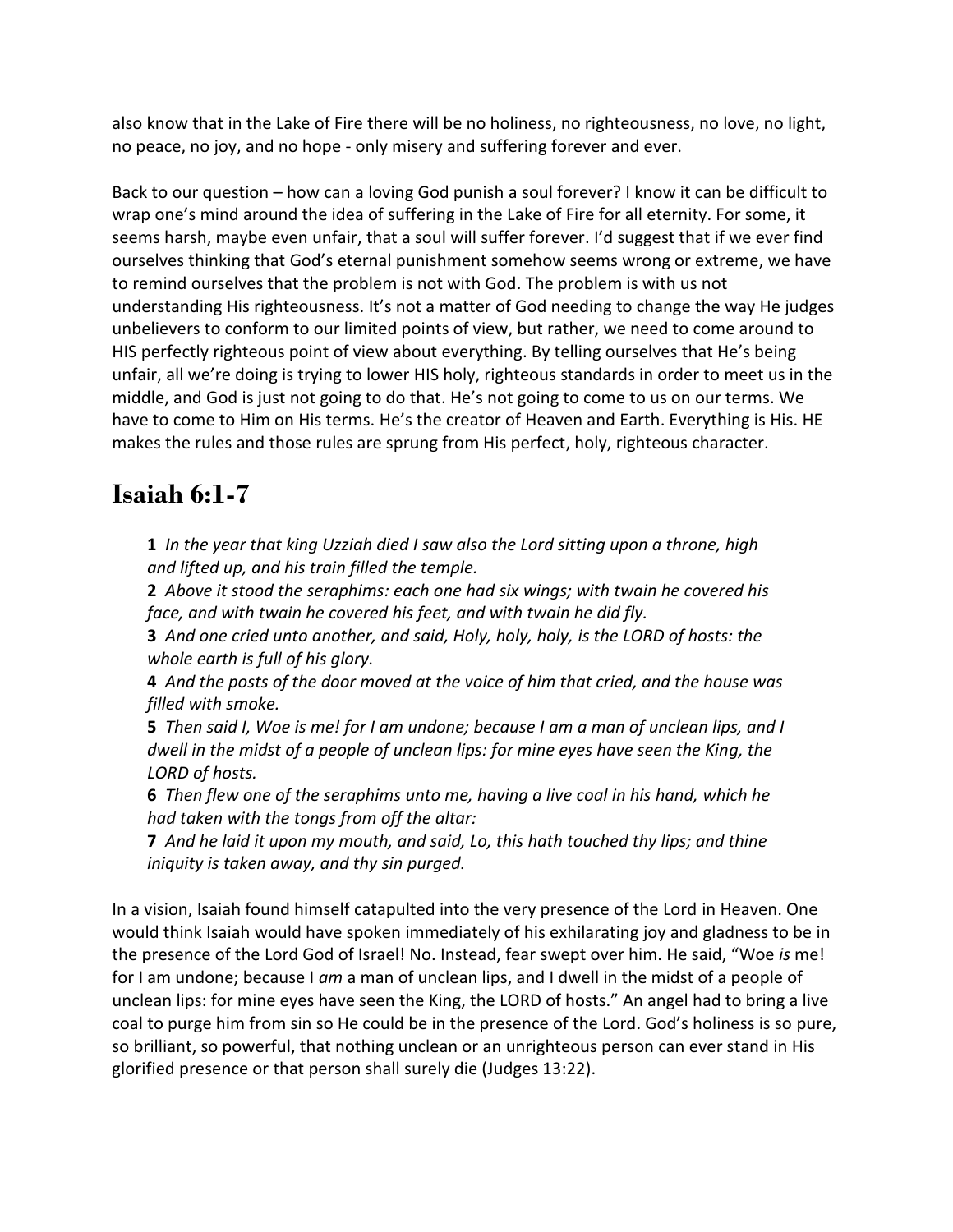Did you notice in vs. 2 that God's holiness is so magnificent that even the Seraphims, the highest class of angels, had to cover their faces in His presence? In vs. 3, the Seraphims were crying out, "Holy, holy, holy is the Lord of hosts, the whole earth is full of His glory." There's a similar passage in Rev. 4:8 in which "The four beasts rest not day and night, saying, Holy, holy, holy, Lord God Almighty, which was, and is, and is to come." Do you ever read in Scripture about heavenly beings singing three times repeatedly about any other attribute of God? Where do we read of angels crying out "Eternal, eternal, eternal, is the Lord God Almighty;" or, "Merciful, merciful, merciful is the Lord God of Hosts?" No, they always sing of His holiness, which is His pre-eminent, crowning attribute of His divine nature.

The holiness of God is the core of who He is, which makes His words true and all of His actions and judgments perfectly righteous. He has the power to do anything He wants but His power is subservient to His will, which is utterly holy. His holiness is His glory, as His grace is His riches. His holiness is His crown, as His truth is His treasure. Holiness is a glorious perfection of the nature of God. He loves all truth and goodness. He hates all falsity and evil. "The righteous Lord loveth righteousness" (Psa. 11:7) and "hath no pleasure in wickedness" (Psa. 5:4).

What is the holiness of God exactly? It's a perfect and unpolluted freedom from all impurity, sin, and evil. It is the integrity of the divine nature, whereby He delights in righteousness and everything that is agreeable to His holy will. He must by His holy nature stand opposed to everything that's sinful and contrary to His will. It is in, I believe, a study of His holiness where you find the answer to the question, how can a loving God punish a soul forever?

In Ex. 15:11, God is said to be "glorious in holiness." Holiness is called "God's throne." Psa. 47:8 – "God sitteth upon the throne of his holiness." In Isa. 63:15, Heaven is called, "The habitation of his holiness, and of his glory." In Prov. 9:10, the knowledge of God is called "the knowledge of the holy." Heb. 12:10 says that saints "are partakers of His holiness," and because there is no perfection greater than God, He swears oaths by His own holiness – "Once have I sworn by my holiness" (Psa. 89:35).

James 1:13 tells us "God cannot be tempted with evil." Job 34:10,12 – "Far be it from God that he should do wickedness, and from the Almighty, that he should commit iniquity… Yea surely God will not do wickedly, neither will the Almighty pervert judgment." Rom. 9:14 – "Is there unrighteousness with God? God forbid." Deut. 32:4 calls Him "A God of truth, and without iniquity." Tit. 1:2 – "In hope of eternal life, which God that cannot lie hath promised." Psa. 145:17 – "The Lord is righteous in all his ways, and holy in all his works." Twice in Revelation He is called "holy and true."

In 2 Chron. 20:21, the Israelites "appointed singers unto the LORD that should praise the beauty of holiness." His beauty is a holy beauty. His justice is a holy justice. His wisdom is a holy wisdom. His arm of power is a holy arm (Psa. 98:1). His promises are holy promises (Psa. 105:42). "Holy and true" go hand in hand (Rev. 6:10). His name, which signifies all His attributes, is a holy name (Psa. 103:1). His holiness is the guide to all His actions and the source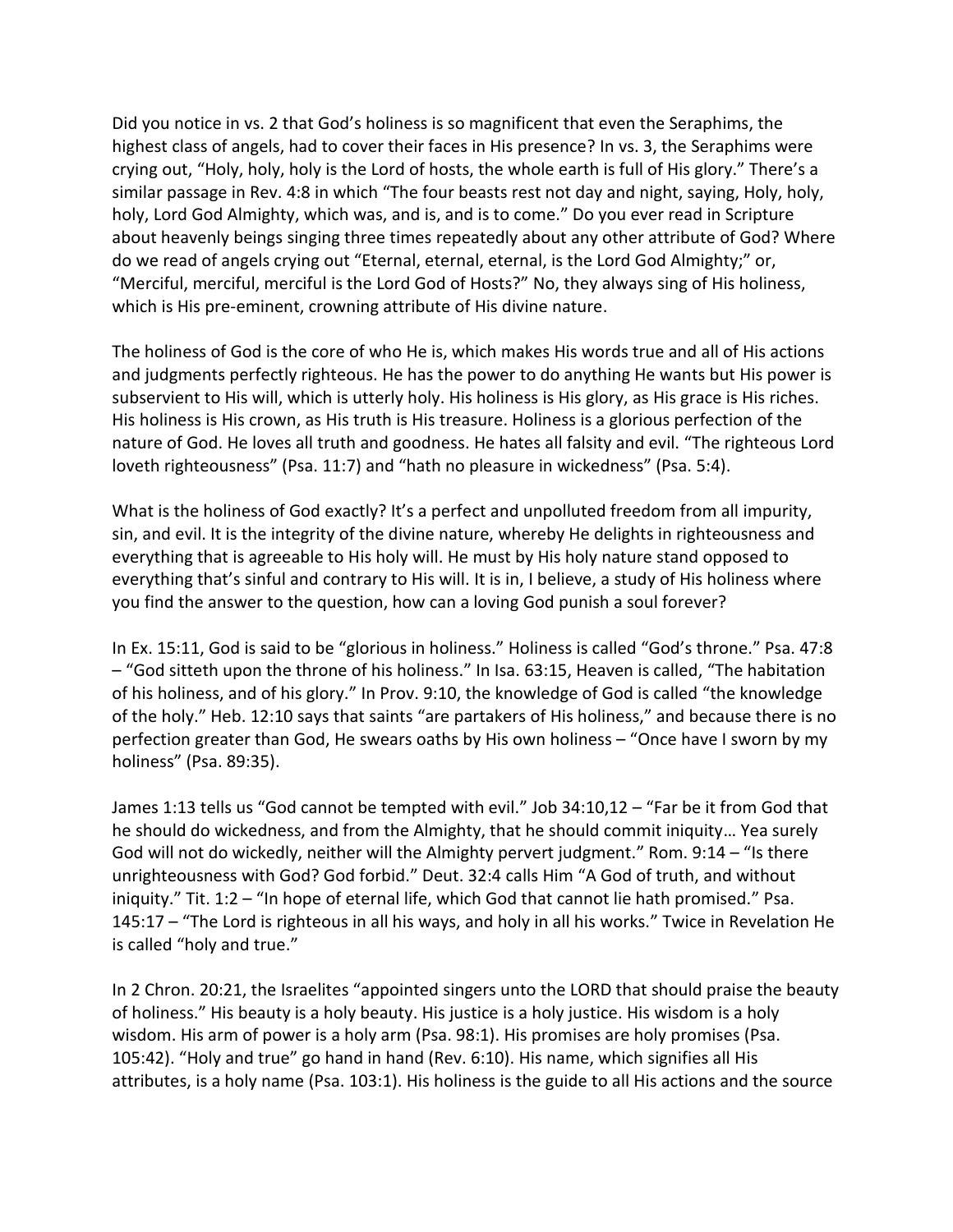of all His punishments. Since God cannot but know what is right, so He cannot but do what is just.

God knows not only the workers of wickedness but also the wickedness of their works. Job 11:11 - "For he knoweth vain men: he seeth wickedness also; will he not then consider it?" The very sight of iniquity affects Him deeply. Hab. 1:13 - "Thou art of purer eyes than to behold evil, and canst not look on iniquity." God hates the first spark of wickedness in the imagination of man. "And let none of you imagine evil in your hearts against his neighbour; and love no false oath: for all these are things that I hate, saith the LORD" (Zech. 8:17). In Amos 5:21, 22, when Israel was committing idolatry while also making sacrifices to the Lord, He said, "I hate, I despise your feast days, and I will not smell in your solemn assemblies. Though ye offer me burnt offerings and your meat offerings, I will not accept them: neither will I regard the peace offerings of your fat beasts." In Isa. 1:14, He said, "Your new moons and your appointed feasts my soul hateth: they are a trouble unto me; I am weary to bear them." In Jer. 44:4, He said, "Oh, do not this abominable thing that I hate." He abhors wickedness so much that His hatred falls upon the unregenerate person who carries it out. "He hates all workers of iniquity" (Psa. 5:5).

The infinite anger and hatred of God against sin is as infinite as His love and grace toward those who place their faith in Him. God, indeed, may be reconciled to the sinner but never to the sin. How can He love any sin that is contrary to His nature without hating His own nature that is contrary to sin? Two contraries cannot be loved at the same time. He cannot approve of sin without denying Himself. The anger of God is absolutely eternal and irreconcilable against sin, and the holiness of God will right itself of the wrongs done to it. He will ultimately put the greatest distance between Himself and the unregenerate, unrighteous souls who rejected Him.

The severe judgments of God against evil have their foundation in the holiness of His nature, which makes His judgments perfectly righteous acts. Daniel said that the throne of His "holiness is a fiery flame" (Dan. 7:9). He does not hate sin by choice but out of necessity because of the immutable holiness of His nature. It is as much a part of His nature to punish wickedness, as it is in His nature to hate it. He would cease to be holy if He ceased to hate unrighteousness, and He would cease to hate unrighteousness if He ceased to punish it.

Consider this. God hated sin so much and He loved us so much, that when the sins of the world were imputed to His Son on the cross, He literally brought a hell upon His own being. If God spared not His own Son when He paid the penalty for our sins on the cross, why should He spare us the eternal consequence of rejecting Him? If God could have hated sin without punishing it, then His Son would have never had to die on a cross! God cannot but be holy, and He cannot but be just, because to be unjust with respect to sin and wickedness is to be unholy.

Romans chapters 1-3 gives us the awful arraignment of humanity. It is not a description of the future damned but of all the at-present-lost. As William R. Newell wrote in his book, Romans Verse-by-Verse, "the first step of wisdom is to listen to the worst God says about us."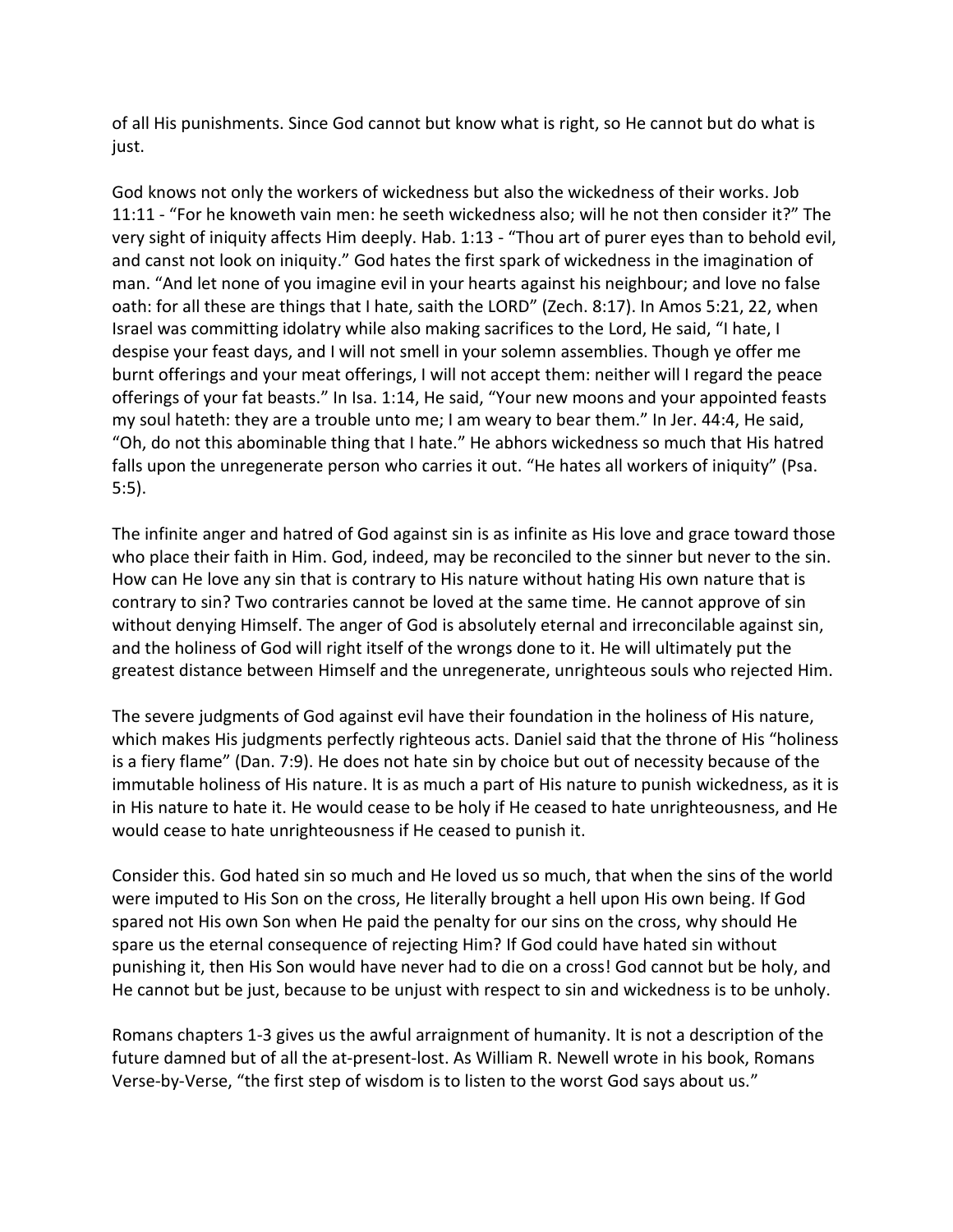In Romans 1:18-32, we learn that every man knows God exists. Every man knows about His eternal power and Godhead. Every man knows that judgment is coming. And every man knows he ought to give his being entirely over to the creator's worship and glory. He ought to be continually thankful for life itself and for all its many blessings. However, men refused both worship and gratitude to God. Newell points out four things that come to light in Romans 1:

**(a)** the absolute character of man's sin; **(b)** the absoluteness of God's holiness which could not spare the Son of His love, when once sin was laid on him; **(c)** the absoluteness of God's love and grace toward sinners, in publishing forgiveness and righteousness as a free-gift through Christ, and **(d)** the revelation from Heaven of Divine wrath against all ungodliness, all unrighteousness.

Rom. 1:18 reveals that the wrath of God is "against all ungodliness and unrighteousness of men, who hold the truth in unrighteousness." Men know more truth in themselves than they're willing to accept and to properly respond to that truth. As a result, we learn in verses 23-25 about the beginnings of idolatry, how man "changed the glory of the uncorruptible God into an image made like to corruptible man, and to birds, and fourfooted beasts, and creeping things." It is a high insult to God. Having rejected the knowledge of God but unable to escape the consciousness that He exists, men turned to idolatry. They, like Israel, "changed their glory for the likeness of an ox that eateth grass" (Psa. 106:20). The more one reflects upon the infinite glory and majesty of the eternal God, the more hideous the insult for any kind of idolatry.

Additionally, three times in chapter 1 of Romans, Paul writes about how God gave them up (vs. 24,26) and gave them over (vs. 28). As Alford translates it, "Because they reprobated the knowledge of God, God gave them over to a reprobate mind" or as Conybeare renders it, "As they thought fit to cast out the knowledge of God, God gave them over to an outcast mind." They had given God up and thus, God gives them up. In vs. 24, God gave man up to the corruption of body. In vs. 26, God gave man up to corruption of the soul (heart), and in vs. 28, God gave man up to the corruption of the spirit (mind). In other words, God allowed man in his free will to fall into a degenerate state of corruption of his whole body, soul, and spirit.

Who could blame a doctor for deserting the patient who rejects his counsel, who will not follow his prescriptions for deliverance from his illness, but goes his own way to his own destruction? No man would blame that doctor. No man would say that the doctor is the cause of the patient's death. The true cause of the patient's death was his own obstinacy. And so who could dare blame God, who allowed mankind in his free will to go his own way to his own destruction and yet never denied His grace to any that sincerely sought it from Him?

Newell also points out that in Romans 2, we're given seven principles of God's judgment:

- **1.** God's judgment is "according to truth" (verse 2).
- **2.** The wrath is being stored up (verse 5).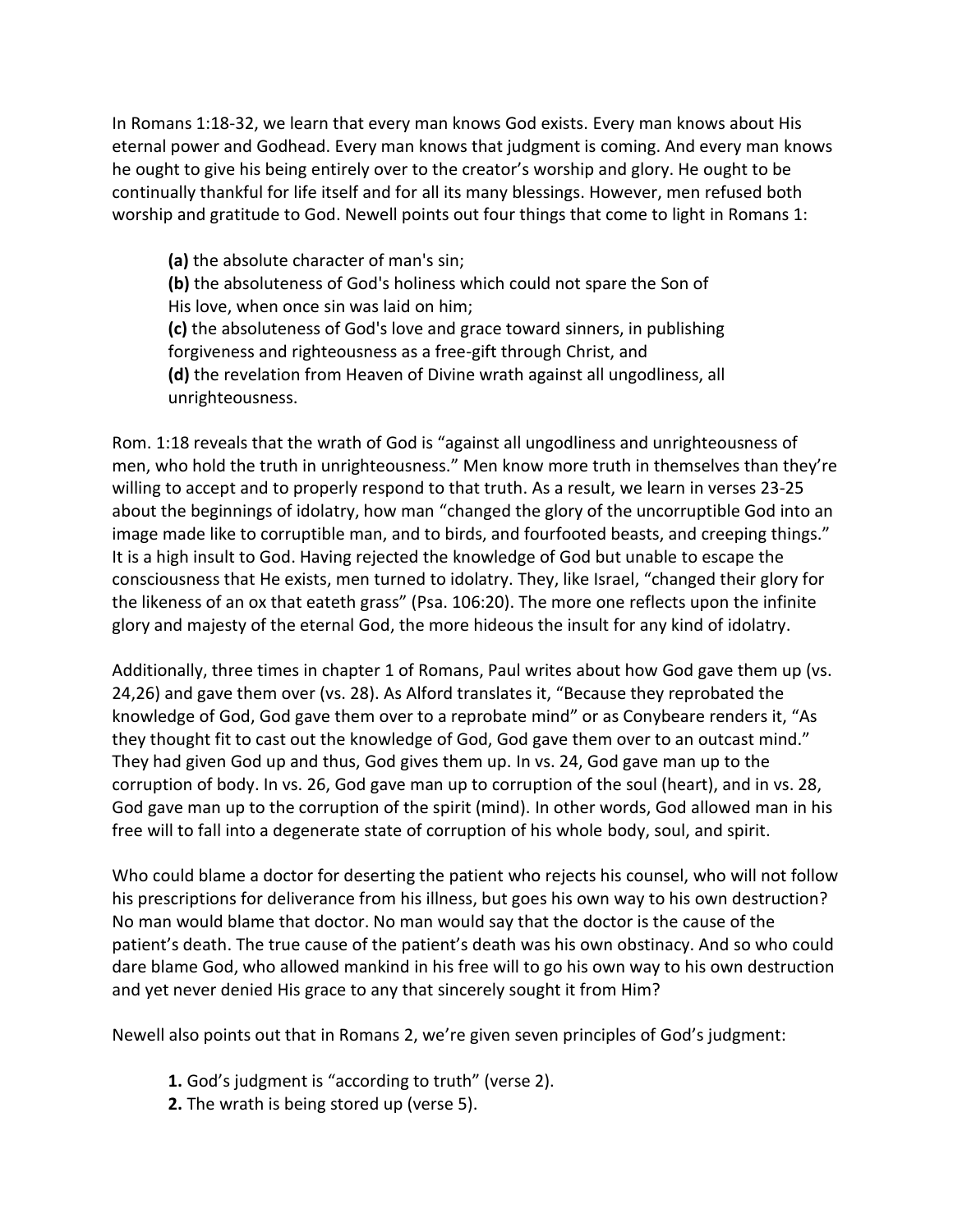- **3.** According to works (verse 6).
- **4.** Without respect of persons (verse 11).
- **5.** According to one's response to truth (verse 13).
- **6.** God will even judge secrets (verse 16).
- **7.** According to reality, not religious profession (verses 17-29).

Consider this. It was God who created everything. It was God who created you in His image and in His likeness. It was God who gave you a free will and gave you the freedom to love Him or reject Him. It was God's breath that gave you an eternal soul. It was God who also gave you a spirit so that you may have a God consciousness. It was by God's grace and love that He gave us this magnificent, abundant Earth and universe. It was God who sought man out after he sinned against Him in the garden. It was God who gave us His Word which is the truth. It was God who revealed Himself to us through His Word. It was God in the prophets, in the person of Jesus Christ, and in the apostles who warned us about our condition and the judgment to come. It was God who revealed to us His standards of holiness and righteousness. It was God who loved us enough to send His Son into the world to pay the penalty on the cross for all of our sins. It is God who still reaches out to all of us even now to be reconciled to Him by His grace through our faith in His Son's shed blood. It was God who, unbeknownst to many who fail to rightly divide the Word, sets us up to be empowered now by His grace, blessed with all spiritual blessings, and made to be eternally secure. It is to God that we owe everything.

When we consider all He has done, that we all owe everything to God, and we consider the idea of rejecting Him *knowingly* and rejecting His free gift, then we reject His Son, we reject the magnitude of what He did to save us from ourselves, and we, therefore, reject almighty God Himself. It is absolutely a righteous judgment for that eternal soul to receive an eternal consequence for rejecting our eternal creator.

If we reject God is it not right that He should reject us? And then consider that our eternal soul has to go somewhere. Why should God give us a happy place to go if we reject Him? As the righteous and holy Judge of this world, why should He not right all the wrongs of mankind? Why should He tell all the saints "vengeance is mine" and "I will repay" if He does not intend to carry out perfect justice? We all too often minimize the significance of rejecting our creator. The sheer magnitude of the decision to reject our own creator and the salvation He offers us through the death of His Son, how can the punishment of eternal separation from God be anything but just? Our justification is not by our imperfect works but by an exact and infinite righteousness, as great as the righteousness of God Himself, which He freely gives us by grace through faith in His Son's death, burial, and resurrection as a payment for all of our sins.

### **Romans 5:8-10**

**8** *But God commendeth his love toward us, in that, while we were yet sinners, Christ died for us.*